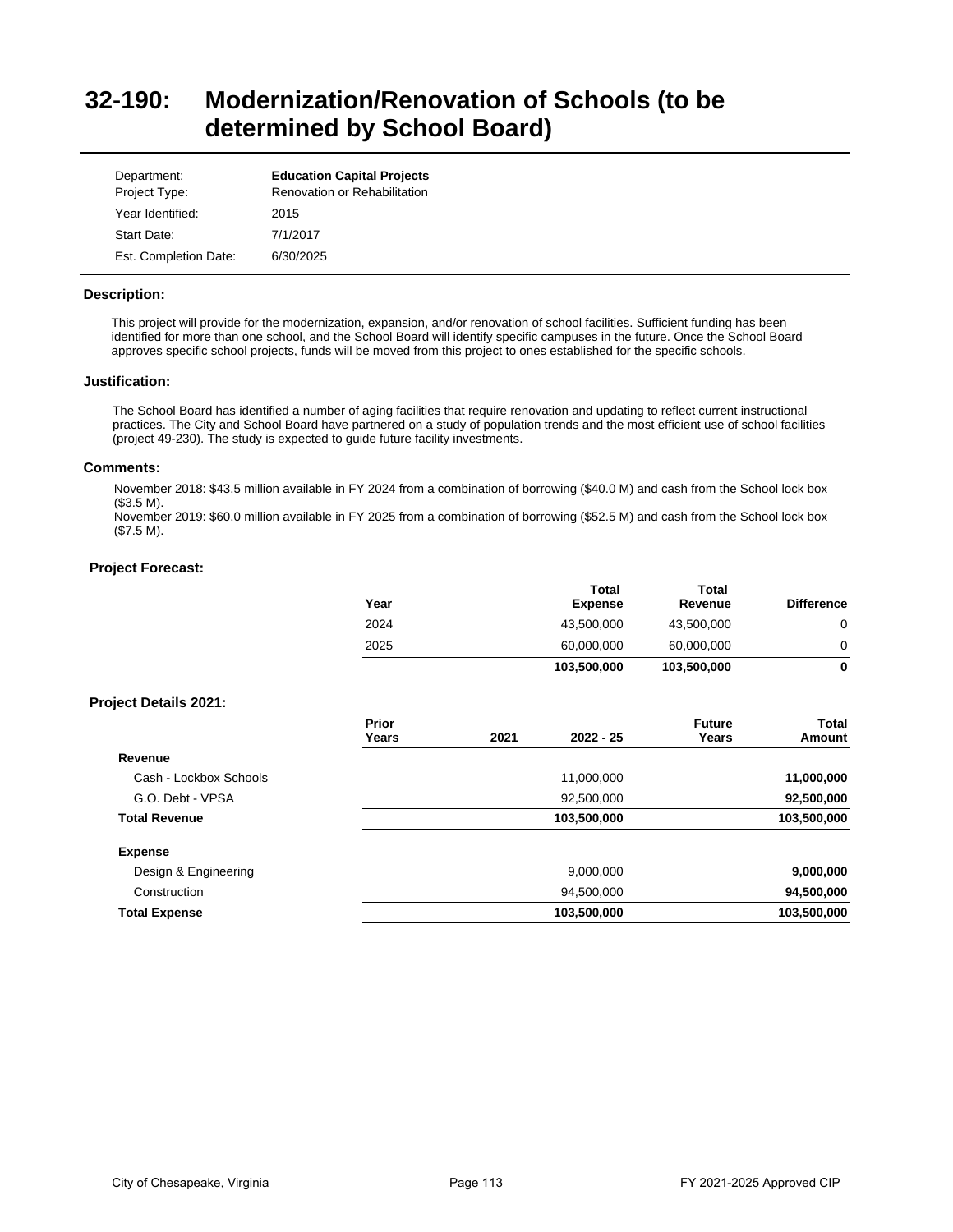# **03-180: Non-routine Renewal & Replacement Projects - Schools**

| Department:<br>Project Type: | <b>Education Capital Projects</b><br>Renovation or Rehabilitation |
|------------------------------|-------------------------------------------------------------------|
| Year Identified:             | 2014                                                              |
| Start Date:                  | 7/2/2013                                                          |
| Est. Completion Date:        |                                                                   |

### **Description:**

This project will provide for the major mechanical and non-routine maintenance projects to include heating and cooling (HVAC) system replacements, roof replacements, and repaving at various schools.

## **Justification:**

Major building systems, such as HVAC, roofs, and surface paving have limited lifespans and require replacement

## **Comments:**

On Sept. 18, 2018, City Council authorized the transfer of \$772,876 to this project from several completed school capital projects. October 2018: School Board identified approx. \$115 million of improvements needed to roofs, HVAC systems, and repaving.

On June 10, 2020, Chesapeake City Council approved swapping \$2,245,162 of School Lock Box funds for State Lottery funds for the FY 2021 budget to free up city funding for operations.

## **Project Forecast:**

| Year | <b>Total</b><br><b>Expense</b> | <b>Total</b><br>Revenue | <b>Difference</b> |
|------|--------------------------------|-------------------------|-------------------|
| 2021 | 11,000,000                     | 11,000,000              | 0                 |
| 2022 | 11,000,000                     | 11,000,000              | 0                 |
| 2023 | 11,000,000                     | 11,000,000              | 0                 |
| 2024 | 11,000,000                     | 11,000,000              | 0                 |
| 2025 | 11,000,000                     | 11,000,000              | 0                 |
|      | 55,000,000                     | 55,000,000              | 0                 |

## **Project Details 2021:**

|                             | Prior<br>Years | 2021       | $2022 - 25$ | <b>Future</b><br>Years | Total<br>Amount |
|-----------------------------|----------------|------------|-------------|------------------------|-----------------|
| Revenue                     |                |            |             |                        |                 |
| Fund Balance - General Fund | 1,000,000      |            |             |                        | 1,000,000       |
| Cash - Lockbox Schools      | 29,097,266     | 2,754,838  | 20,000,000  |                        | 51,852,104      |
| G.O. Debt - VPSA            | 31,026,703     | 6,000,000  | 24,000,000  |                        | 61,026,703      |
| <b>State Lottery Funds</b>  |                | 2,245,162  |             |                        | 2,245,162       |
| <b>Total Revenue</b>        | 61,123,969     | 11,000,000 | 44,000,000  |                        | 116,123,969     |
| <b>Expense</b>              |                |            |             |                        |                 |
| Equipment                   | 31,772,876     | 6,000,000  | 24,000,000  |                        | 61,772,876      |
| Other                       | 29,351,093     | 5,000,000  | 20,000,000  |                        | 54,351,093      |
| <b>Total Expense</b>        | 61,123,969     | 11,000,000 | 44,000,000  |                        | 116,123,969     |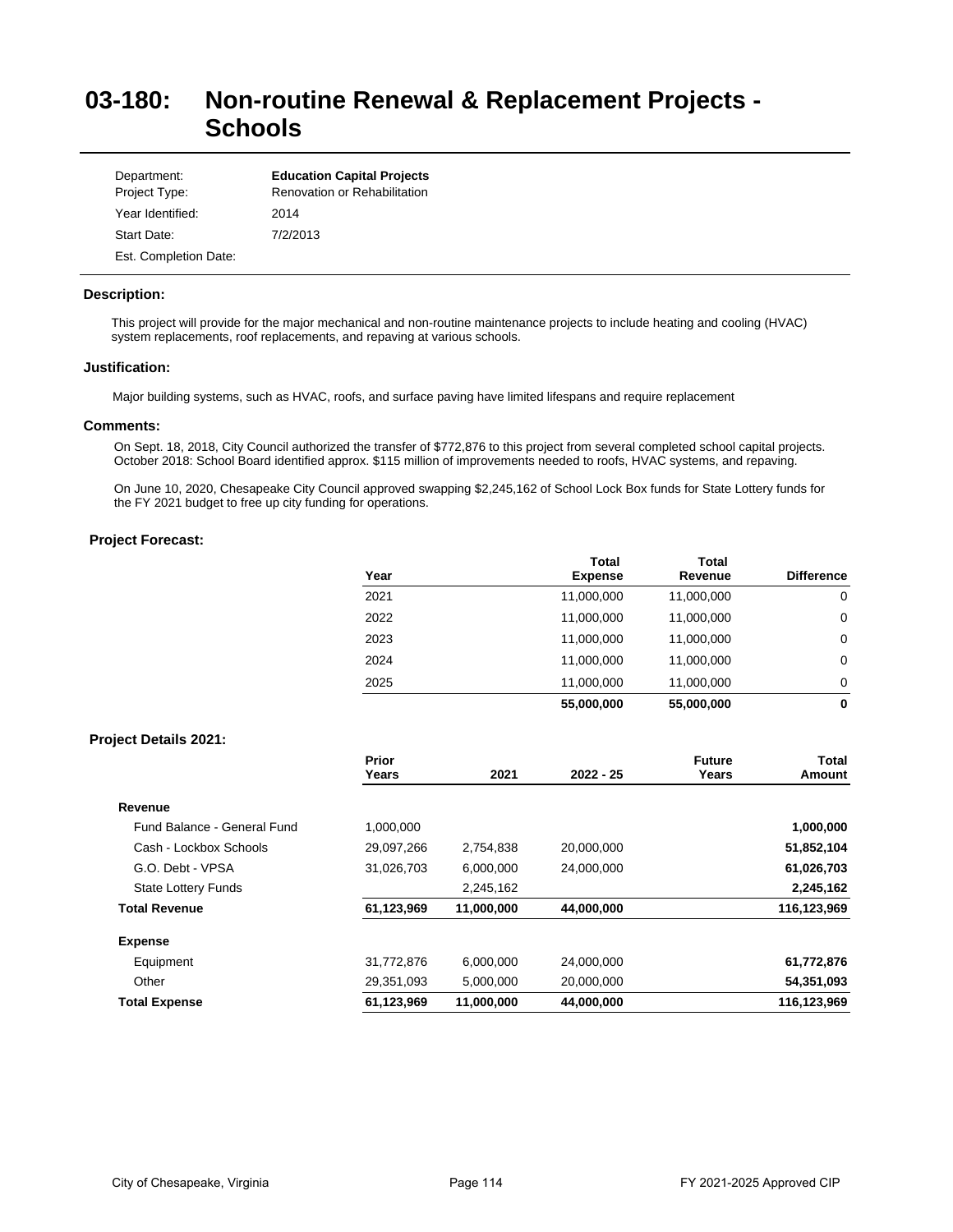# **08-230: School Athletic Field Houses for Deep Creek & Great Bridge**

| Department:<br>Project Type: | <b>Education Capital Projects</b><br>Addition or Expansion |
|------------------------------|------------------------------------------------------------|
| Year Identified:             | 2019                                                       |
| Start Date:                  | 7/1/2018                                                   |
| Est. Completion Date:        | 6/30/2020                                                  |

## **Description:**

This project will provide for the design and construction of improvements at Chesapeake Public School athletic fields. Specifically, it will provide for necessary improvements to the athletic field houses at the Deep Creek Middle School and Great Bridge Middle School stadiums.

#### **Justification:**

This project is needed to address continuing issues with current restrooms, locker rooms, and other athletic facilities at several school athletic fields. The field house facilities, which include restrooms and locker rooms at the Deep Creek Middle School and Great Bridge Middle School stadiums, are in need of renovation and improvements due to the existing facility conditions.

#### **Comments:**

This project appears in Year 1 of the School Board's 2018-2028 Capital Improvement Plan. In FY 2019, \$6.5 million was transferred from the Modernization/Renovation of Schools (former project 32-190).

## **Project Forecast:**

|                              | Year           |      | <b>Total</b><br><b>Expense</b> | <b>Total</b><br>Revenue | <b>Difference</b> |
|------------------------------|----------------|------|--------------------------------|-------------------------|-------------------|
| <b>Project Details 2021:</b> |                |      |                                |                         |                   |
|                              | Prior<br>Years | 2021 | $2022 - 25$                    | <b>Future</b><br>Years  | Total<br>Amount   |
| Revenue                      |                |      |                                |                         |                   |
| G.O. Debt - VPSA             | 6,500,000      |      |                                |                         | 6,500,000         |
| <b>Total Revenue</b>         | 6,500,000      |      |                                |                         | 6,500,000         |
| <b>Expense</b>               |                |      |                                |                         |                   |
| Design & Engineering         | 250,000        |      |                                |                         | 250,000           |
| Construction                 | 6,250,000      |      |                                |                         | 6,250,000         |
| <b>Total Expense</b>         | 6,500,000      |      |                                |                         | 6,500,000         |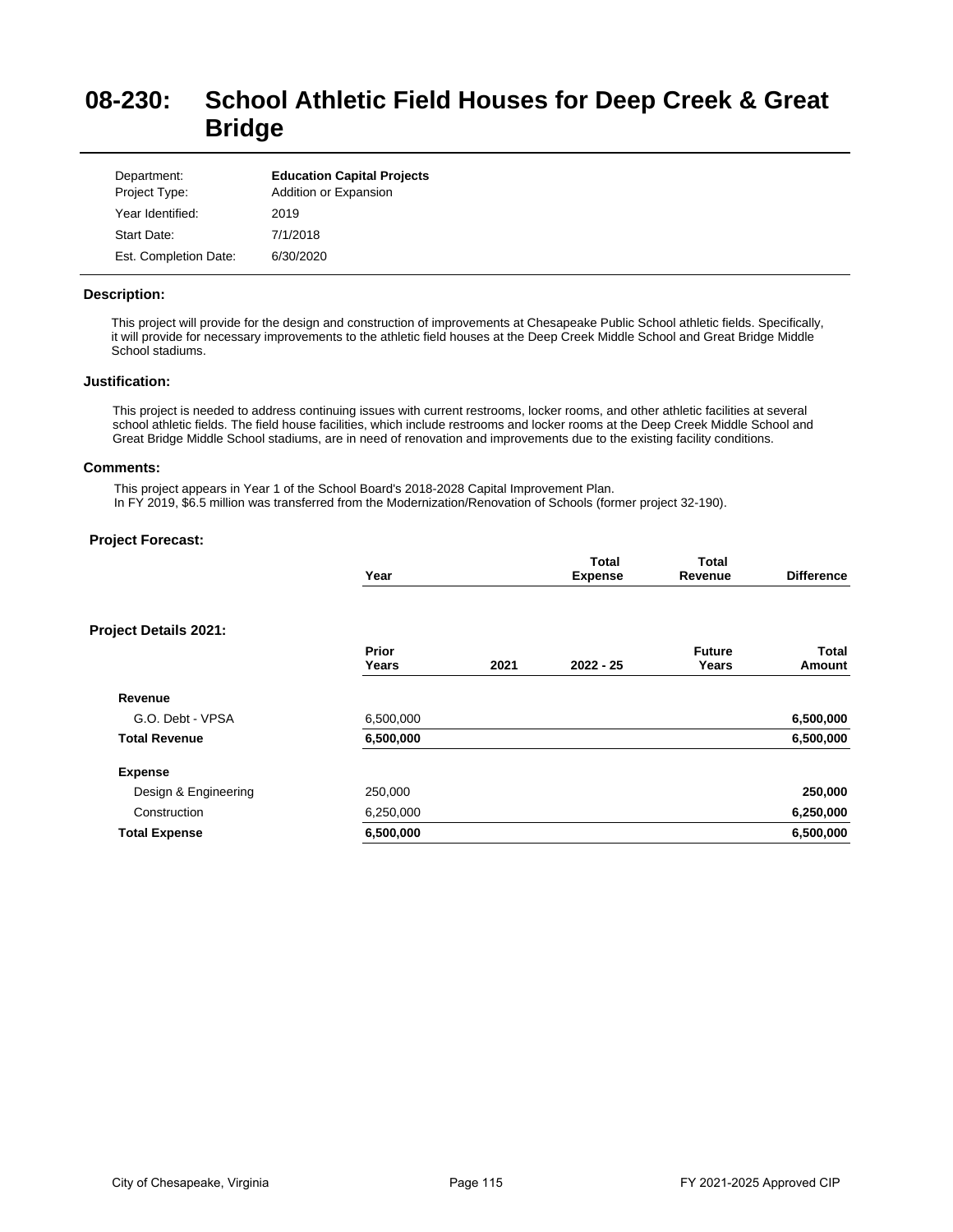### **29-190: School Bus - Replacement**

| Department:           | <b>Education Capital Projects</b> |
|-----------------------|-----------------------------------|
| Project Type:         | Replacement                       |
| Year Identified:      | 2015                              |
| Start Date:           | 7/1/2014                          |
| Est. Completion Date: | 6/30/2025                         |

# **Description:**

This project will provide for the replacement of older school buses.

# **Justification:**

Due to a lack of state funding, school buses have not been replaced on a regular replacement timeline. This funding will assist in alleviating some of the school bus replacement needs.

## **Project Forecast:**

| Year | <b>Total</b><br><b>Expense</b> | Total<br>Revenue | <b>Difference</b> |
|------|--------------------------------|------------------|-------------------|
| 2021 | 1,000,000                      | 1,000,000        | 0                 |
| 2022 | 1,000,000                      | 1,000,000        | 0                 |
| 2023 | 1,000,000                      | 1,000,000        | 0                 |
| 2024 | 1,000,000                      | 1,000,000        | 0                 |
| 2025 | 1,000,000                      | 1,000,000        | 0                 |
|      | 5,000,000                      | 5,000,000        | 0                 |

# **Project Details 2021:**

|                        | Prior     |           |             | <b>Future</b> | <b>Total</b> |
|------------------------|-----------|-----------|-------------|---------------|--------------|
|                        | Years     | 2021      | $2022 - 25$ | Years         | Amount       |
| Revenue                |           |           |             |               |              |
| Cash - Lockbox Schools | 6,000,000 | 1,000,000 | 4,000,000   | 1,000,000     | 12,000,000   |
| <b>Total Revenue</b>   | 6,000,000 | 1,000,000 | 4,000,000   | 1,000,000     | 12,000,000   |
| <b>Expense</b>         |           |           |             |               |              |
| Equipment              | 6,000,000 | 1,000,000 | 4,000,000   | 1,000,000     | 12,000,000   |
| <b>Total Expense</b>   | 6,000,000 | 1,000,000 | 4,000,000   | 1,000,000     | 12,000,000   |
|                        |           |           |             |               |              |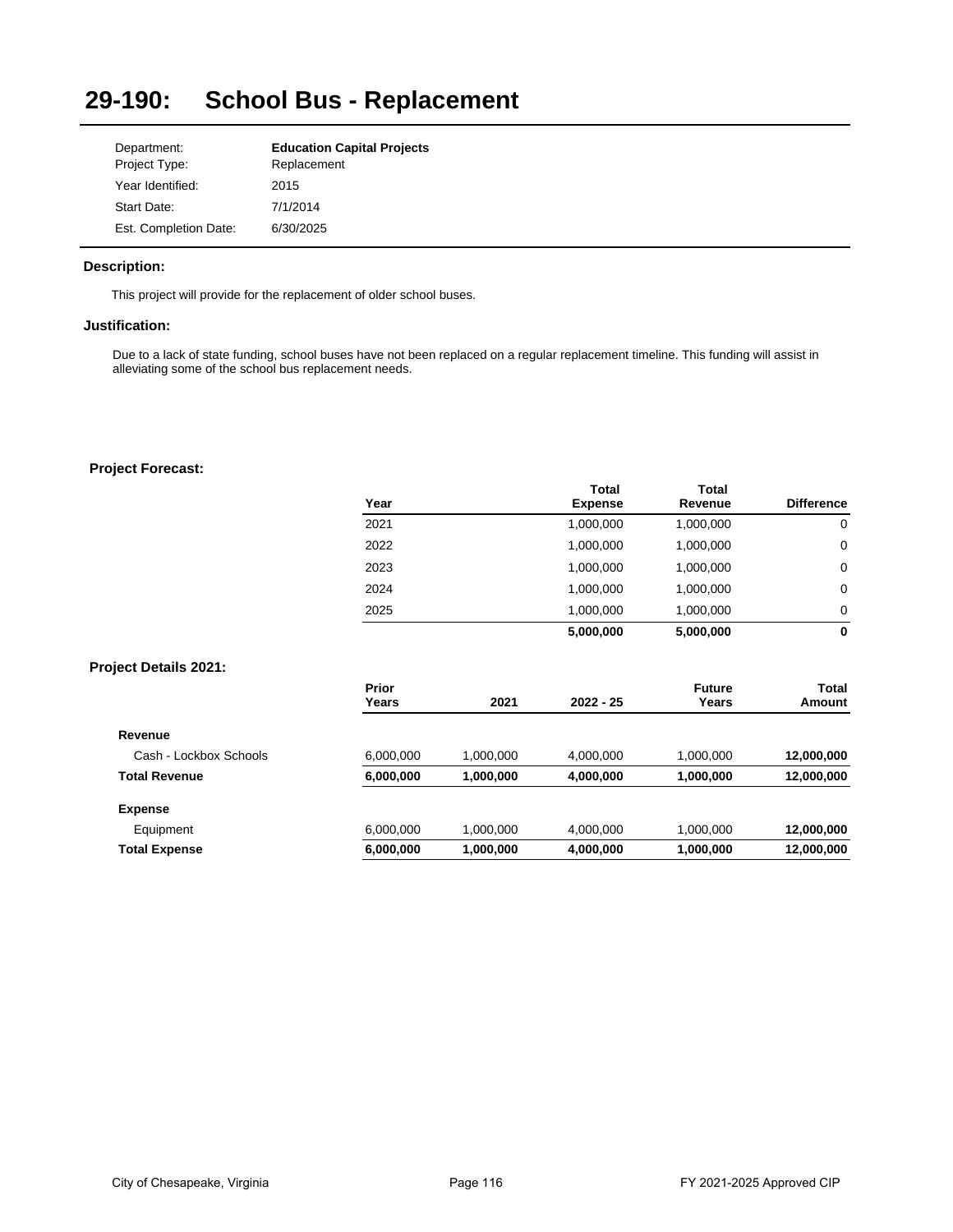### **30-190: School Technology - Replacement**

| Department:           | <b>Education Capital Projects</b> |
|-----------------------|-----------------------------------|
| Project Type:         | Replacement                       |
| Year Identified:      | 2015                              |
| Start Date:           | 7/1/2014                          |
| Est. Completion Date: | 6/30/2027                         |

# **Description:**

This project will replace outdated technology in the school system.

# **Justification:**

Due to a lack of state funding, technology needs have not been replaced on a regular timeline. This funding will assist in alleviating some of the technology needs.

## **Project Forecast:**

|                              | Year                  |           | Total<br><b>Expense</b> | Total<br>Revenue       | <b>Difference</b> |
|------------------------------|-----------------------|-----------|-------------------------|------------------------|-------------------|
|                              | 2021                  |           | 1,000,000               | 1,000,000              | $\mathbf 0$       |
|                              | 2022                  |           | 1,000,000               | 1,000,000              | 0                 |
|                              | 2023                  |           | 1,000,000               | 1,000,000              | 0                 |
|                              | 2024                  |           | 1,000,000               | 1,000,000              | 0                 |
|                              | 2025                  |           | 1,000,000               | 1,000,000              | 0                 |
|                              |                       |           | 5,000,000               | 5,000,000              | 0                 |
| <b>Project Details 2021:</b> |                       |           |                         |                        |                   |
|                              | <b>Prior</b><br>Years | 2021      | 2022 - 25               | <b>Future</b><br>Years | Total<br>Amount   |
| Revenue                      |                       |           |                         |                        |                   |
| Cash - Lockbox Schools       | 6,000,000             | 1,000,000 | 4,000,000               | 1,000,000              | 12,000,000        |
| <b>Total Revenue</b>         | 6,000,000             | 1,000,000 | 4,000,000               | 1,000,000              | 12,000,000        |
| <b>Expense</b>               |                       |           |                         |                        |                   |
| Equipment                    | 6,000,000             | 1,000,000 | 4,000,000               | 1,000,000              | 12,000,000        |
| <b>Total Expense</b>         | 6,000,000             | 1,000,000 | 4,000,000               | 1,000,000              | 12,000,000        |